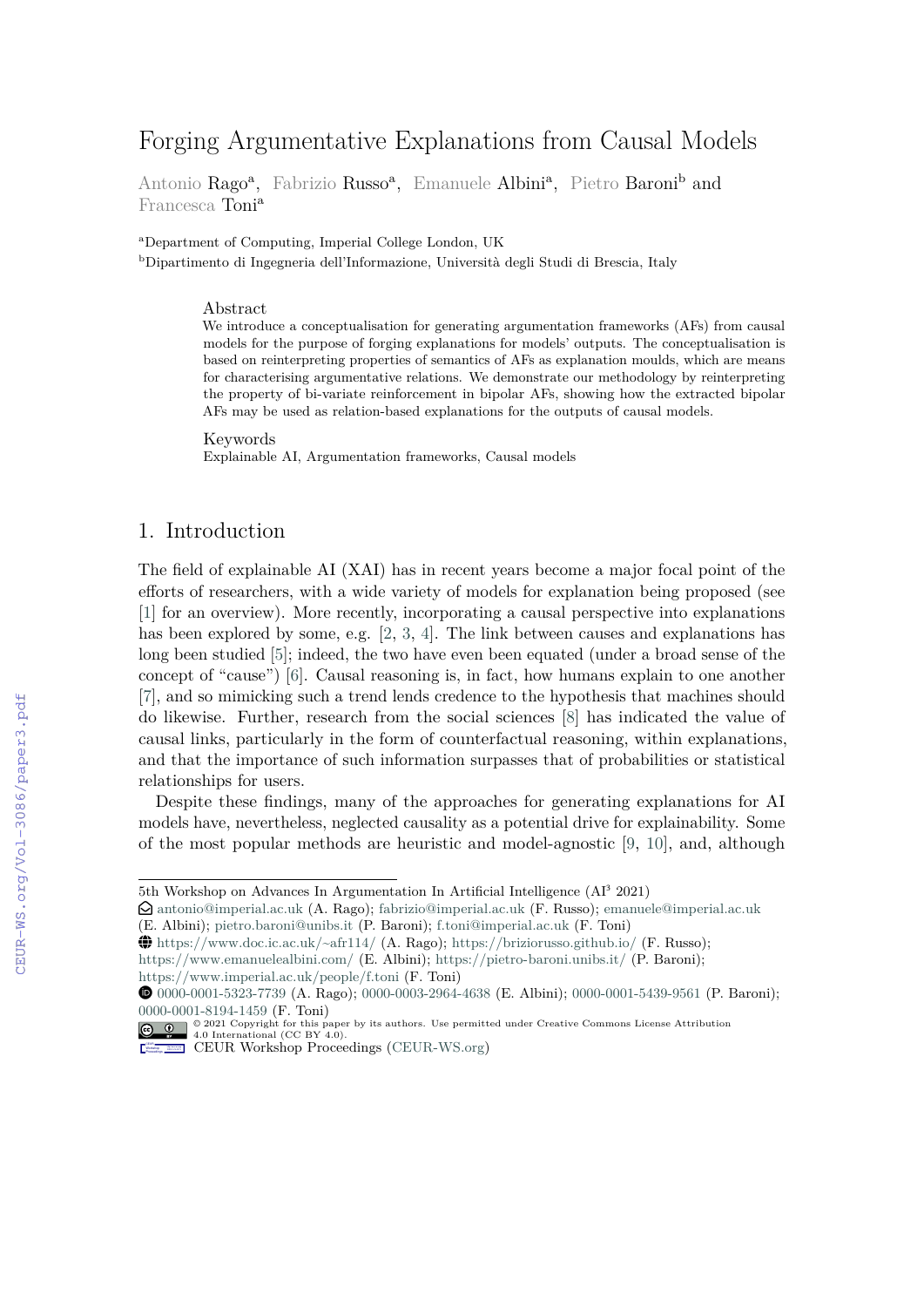they are useful, particularly with regards to their wide-ranging applicability, they neglect how models are determining their outputs and therefore the underlying causes therein. This has arguably left a chasm between how explanations are provided by models at the forefront of XAI technology and what users actually require from explanations [\[11\]](#page-12-0).

Meanwhile, computational argumentation (see [\[12,](#page-12-1) [13\]](#page-12-2) for recent overviews) has received increasing interest in recent years as a means for providing explanations of the outputs of a number of AI models, e.g. recommender systems [\[14\]](#page-12-3), classifiers [\[15\]](#page-12-4), Bayesian networks [\[16\]](#page-12-5) and PageRank [\[17\]](#page-12-6). Argumentative explanations have also been advocated in the social sciences [\[18,](#page-12-7) [8\]](#page-12-8), and several works focus on the power of argumentation to provide a bridge between explained models and users, validated by user studies [\[19,](#page-12-9) [20\]](#page-12-10). While argumentative explanations are wide-ranging in their application (see [\[21,](#page-13-0) [22\]](#page-13-1) for recent surveys), the links between causal models and argumentative explanations have remained largely unexplored to date.

In this paper, we introduce a conceptualisation for generating argumentation frameworks (AFs) with any number of dialectical relations as envisaged in [\[23,](#page-13-2) [24\]](#page-13-3), from causal models for the purpose of forging explanations for the models' outputs. Like [\[25\]](#page-13-4), we focus not on explaining by features, but instead by relations, hence the use of argumentation as the underpinning explanatory mechanism. After giving the necessary background([§2\)](#page-2-0), we show how properties of argumentation semantics from the literature can be reinterpreted to serve as explanation moulds, i.e. means for characterising argumentative relations([§3\)](#page-4-0). In([§4\)](#page-6-0) we propose a way to define explanation moulds based on inverting properties of argumentation semantics. Briefly, the idea is to detect, inside a causal model, the satisfaction of the conditions specified by some semantics property: if these conditions are satisfied by some influence in the causal model, then the influence can be assigned an explanatory role by casting it as a dialectical relation, whose type is in correspondence with the detected property. The identified dialectical relations compose, altogether, an argumentation framework. We demonstrate our methodology by reinterpreting the property of bi-variate reinforcement [\[26\]](#page-13-5) from bipolar AFs [\[27\]](#page-13-6)and then showing in  $(\S_5)$ how the extracted bipolar AFs may be used as counterfactual explanations for the outputs of causal models representing different classification methods. Finally, we discuss related work([§6\)](#page-10-0) before concluding, indicating potentially fruitful future work([§7\)](#page-10-1).

Overall, we make the following main contributions:

- We propose a novel concept for defining relation-based explanations for causal models by inverting properties of argumentation semantics.
- We use this concept to define a novel form of reinforcement explanation (RX) for causal models.
- We show deployability of RXs with two machine-learning models, from which causal models are drawn.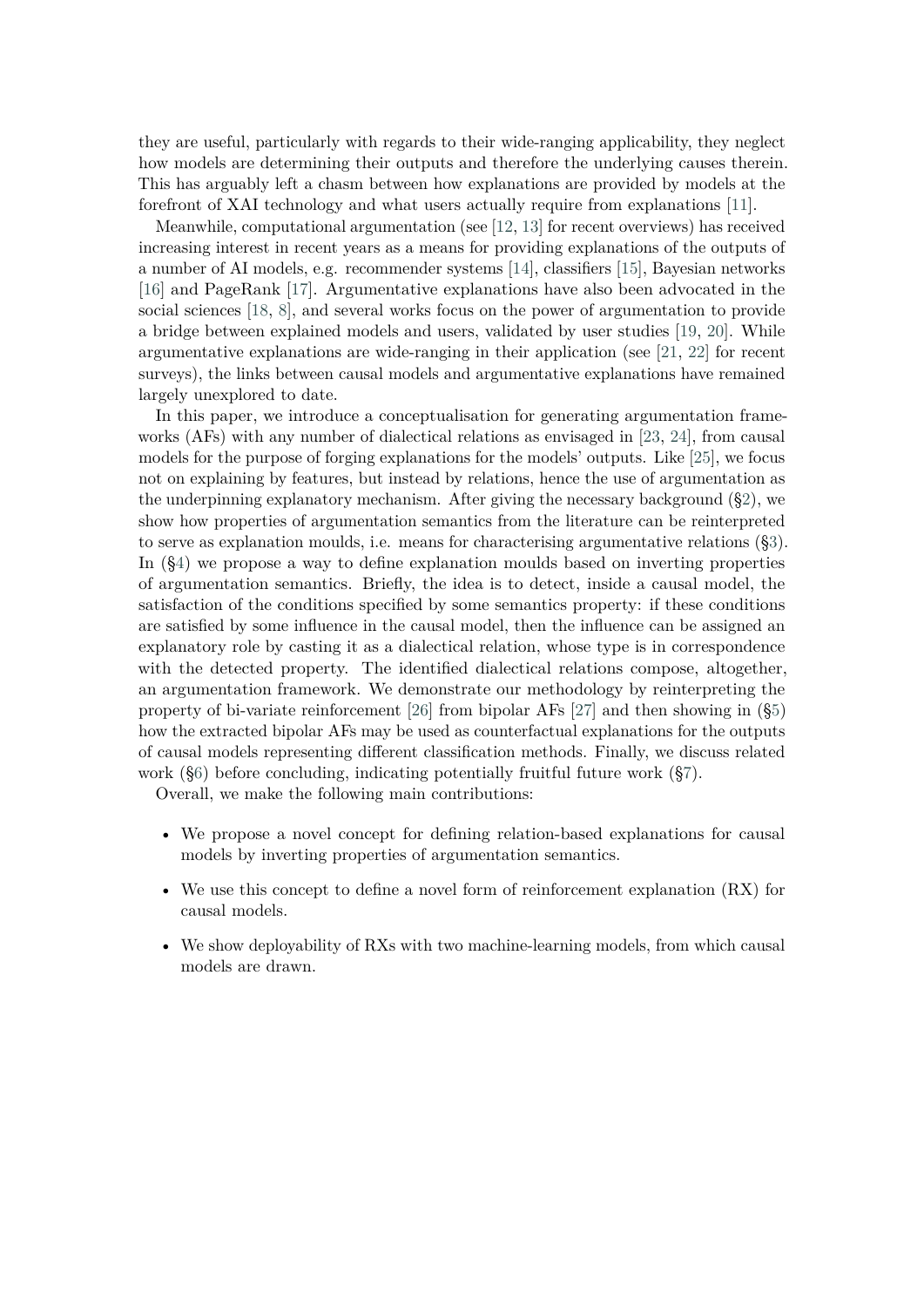## <span id="page-2-0"></span>2. Background

Our method relies upon causal models and some notions from computational argumentation. We provide core background for both.

Causal models. A causal model [\[28\]](#page-13-7) is a triple  $\langle U, V, E \rangle$ , where:

- $U$  is a (finite) set of exogenous variables, i.e. variables whose values are determined by external factors (outside the causal model);
- V is a (finite) set of endogenous variables, i.e. variables whose values are determined by internal factors, namely by (the values of some of the) variables in  $U \cup V$ ;
- each variable may take any values in its associated domain; we refer to the domain of  $W_i \in U \cup V$  as  $\mathscr{D}(W_i)$ ;
- E is a (finite) set of structural equations that, for each endogenous variable  $V_i \in V$ , define  $V_i$ 's values as a function  $f_{V_i}$  of the values of  $V_i$ ' parents  $PA(V_i) \subseteq U \cup V \setminus \{V_i\}$ .

<span id="page-2-2"></span>Example 1. Let us consider a simple causal model  $\langle U, V, E \rangle$  comprising  $U = \{U_1, U_2\}$ ,  $V = {V_1, V_2}$  and for all  $W_i \in U \cup V$ ,  $\mathcal{D}(W_i) = {\top, \bot}$ . Figure [1i](#page-2-1) (we ignore Figure 1ii for the moment: this will be discussed later in [§4\)](#page-6-0) visualises the variables' parents, and Table [1](#page-3-0) gives the combinations of values for the variables resulting from the structural equations . This may represent a group's decision on whether or not to enter a restaurant, with variables  $U_1$ : "margherita" is spelt correctly on the menu, not like the drink;  $U_2$ : there is pineapple on the pizzas;  $V_1$ : the pizzeria seems to be legitimately Italian; and  $V_2$ : the group chooses to enter the pizzeria.



<span id="page-2-1"></span>Figure 1: (i) Variables and parents for Example [1,](#page-2-2) with parents indicated by dashed arrows (for example  $\{U_1, U_2\} = PA(V_1)$ , i.e.  $U_1$  and  $U_2$  are the parents of  $V_1$ ). (ii) SAF explanation (see [§3\)](#page-4-0) for the assignment to exogenous variables  $\mathbf{u} \in \mathcal{U}$  such that  $f_{U_1}[\mathbf{u}] = \top$  and  $f_{U_2}[\mathbf{u}] = \top$ .

Given a causal model  $\langle U, V, E \rangle$  where  $U = \{U_1, \ldots, U_i\}$ , we denote with  $\mathcal{U} = \mathcal{D}(U_1) \times \ldots \times \mathcal{D}(U_i)$ the a set of all possible combinations of values of the exogenous variables (realisations). With an abuse of notation, we refer to the value of any variable  $W_i \in U \cup V$  given  $\mathbf{u} \in \mathcal{U}$ as  $f_{W_i}[\mathbf{u}]$ : if  $W_i$  is an exogenous variable,  $f_{W_i}[\mathbf{u}]$  will be its assigned value in  $\mathbf{u}$ ; if  $W_i$  is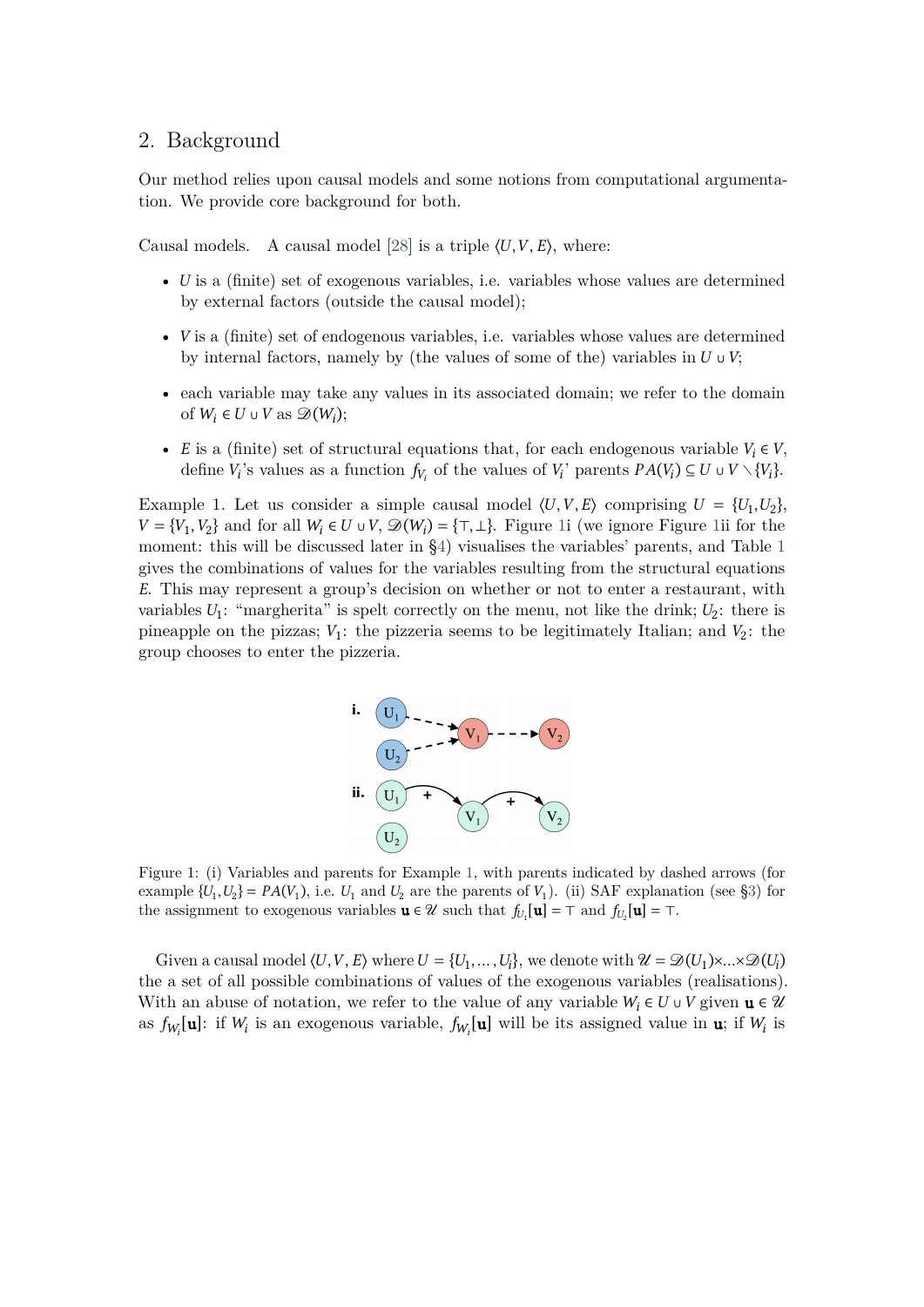|                   | U,                 |                  |                |
|-------------------|--------------------|------------------|----------------|
| $\top$ margherita | $\top$ pineapple   | $\perp$ ~Italian | $\perp$ ~enter |
| $\top$ margherita | $\perp$ ~pineapple | T Italian        | $\top$ enter   |
| $\perp$ margarita | $\top$ pineapple   | $\perp$ ~Italian | $\perp$ ~enter |
| $\perp$ margarita | $\perp$ ~pineapple | $\perp$ ~Italian | $\perp$ ~enter |

<span id="page-3-0"></span>Table 1

Combinations of values ( $\top$  or  $\bot$ ) resulting from the structural equations for Example [1.](#page-2-2) Here we also indicate the intuitive reading of the assignment of values to variables according to the illustration in Example [1](#page-2-2) (for example, the assignment of  $\top$  to  $U_1$  may be read as "margherita" is spelt correctly on the menu – simply given as 'margherita' in the table, and the assignment of  $U_2$ to ⊥ may be read as there is no pineapple on the pizzas – simply given as '∼pineapple' in the table).

an endogenous variable, it will be the value dictated by the structural equations in the causal model.

We use the do operator [\[29\]](#page-13-8) to indicate interventions, i.e., for any variable  $V_i \in V$  and value thereof  $v_i \in \mathcal{D}(V_i)$ ,  $do(V = v_i)$  implies that the function  $f_{V_i}$  is replaced by the constant function  $v_i$ , and for any variable  $U_i \in U$  and value thereof  $u_i \in \mathcal{D}(U_i)$ ,  $do(U_i = u_i)$  implies that  $U_i$  is assigned  $u_i$ .

Argumentation. In general, an argumentation framework  $(AF)$  is any tuple  $\langle \mathcal{A}, \mathcal{R}_1, \dots, \mathcal{R}_l \rangle$ , with  $\mathscr A$  a set (of arguments),  $l > 0$  and  $\mathscr R_l \subseteq \mathscr A \times \mathscr A$ , for  $i \in \{1, ..., l\}$ , (binary and directed) dialectical relations between arguments [\[23,](#page-13-2) [24\]](#page-13-3). In the abstract argumentation [\[30\]](#page-13-9) tradition, arguments in these AFs are unspecified abstract entities that can be instantiated differently to suit different settings of deployment. Several specific choices of dialectical relations can be made, giving rise to specific AFs instantiating the above general definition, including abstract AFs (AAFs) [\[30\]](#page-13-9), with  $l = 1$  (and  $\mathcal{R}_1$  a dialectical relation of attack, referred to later as  $\mathcal{R}_-$ ), support AFs (SAFs) [\[31\]](#page-13-10), with  $l = 1$  (and  $\mathcal{R}_1$  a dialectical relation of support, referred to later as  $\mathcal{R}_+$ ), and bipolar AFs (BAFs) [\[27\]](#page-13-6), with  $l = 2$  (and  $\mathcal{R}_1$  and  $\mathcal{R}_2$  dialectical relations of attack and support, respectively, referred to later as  $\mathcal{R}_-$  and  $\mathcal{R}_+$ ).

The meaning of AFs (including the intended dialectical role of the relations) may be given in terms of gradual semantics (e.g. see [\[24,](#page-13-3) [32\]](#page-13-11) for BAFs), defined, for AFs with arguments  $\mathscr{A}$ , by means of mappings  $\sigma : \mathscr{A} \to \mathbb{V}$ , with V a given set of values of interest for evaluating arguments.

The choice of gradual semantics for AFs may be guided by properties that the mappings  $\sigma$  should satisfy (e.g. as in [\[26,](#page-13-5) [32\]](#page-13-11)). We will utilise, in [§4,](#page-6-0) a variant of the property of bi-variate reinforcement for BAFs from [\[26\]](#page-13-5).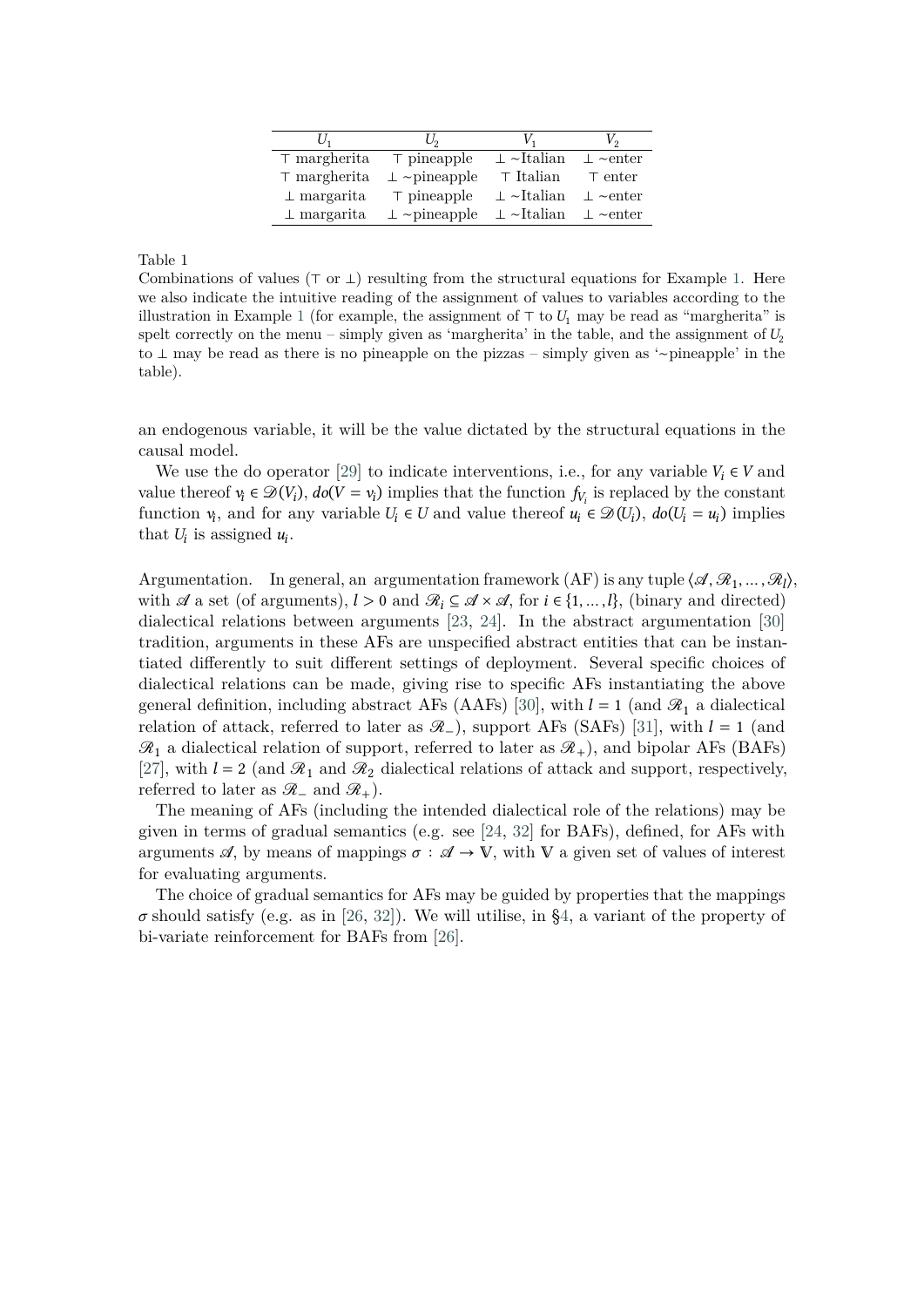# <span id="page-4-0"></span>3. From Causal Models to Explanation Moulds and Argumentative Explanations

In this section we see the task of obtaining explanations for causal models' assignments of values to variables as a two-step process: first we define moulds characterising the core ingredients of explanations; then we use these moulds to obtain, automatically, (instances of) AFs as argumentative explanations. Moulds and explanations are defined in terms of influences between variables in the causal model, focusing on those from parents to children given by the causal structure underpinning the model, as follows.

Definition 1. Let  $M = \langle U, V, E \rangle$  be a causal model. The influence graph corresponding to M is the pair  $\langle \mathcal{V}, \mathcal{I} \rangle$  with:

- $\mathcal{V} = U \cup V$  is the set of all (exogenous and endogenous) variables;
- $\mathcal{I} \subseteq \mathcal{V} \times \mathcal{V}$  is defined as  $\mathcal{I} = \{(W_1, W_2) | W_1 \in PA(W_2)\}$  (referred to as the set of influences).

Note that, while straightforward, the concept of influence graph (closely related to the notion of causal diagram [\[33\]](#page-13-12)) is useful as it underpins much of what follows.

Next, the idea underlying explanation moulds is that, typically, inside the causal model, some variables affect others in a way that may not be directly understandable or even cognitively manageable by a user. The influence graph synthetically expresses which variables affect which others but does not give an account of how the influences actually occur in the context (namely, the values given to the exogenous variables) that a user may be interested in. Thus, the perspective we take is that each influence can be assigned an explanatory role, indicating how that influence is actually working in that context. The explanatory roles ascribable to influences can be regarded as a form of explanatory knowledge which is user specific: different users may be willing (and/or able) to accept explanations built using different sets of explanatory roles as they correspond to their understanding of how variables may affect each other. We assume that each explanatory role is specified by a relation characterisation, i.e. a Boolean logical requirement, which can be used to mould the explanations to be presented to the users by indicating which relations play a role in the explanations.

Definition 2. Given a causal model  $\langle U, V, E \rangle$  and its corresponding influence graph  $\langle V, \mathcal{F} \rangle$ , an explanation mould is a non-empty set:

$$
\{c_1,\ldots,c_m\}
$$

where for all  $i \in \{1, ..., m\}$ ,  $c_i : \mathcal{U} \times \mathcal{F} \to \{\top, \bot\}$  is a relation characterisation, in the form of a Boolean condition expressed in some formal language. Given some  $\mathbf{u} \in \mathcal{U}$  and  $(W_1, W_2) \in \mathcal{J}$ , if  $c_i(\mathbf{u}, (W_1, W_2)) = \top$  we say that the influence  $(W_1, W_2)$  satisfies  $c_i$  for  $\mathbf{u}$ .

Note that we are not prescribing any formal language for specifying relation characterisations, as several such languages may be suitable.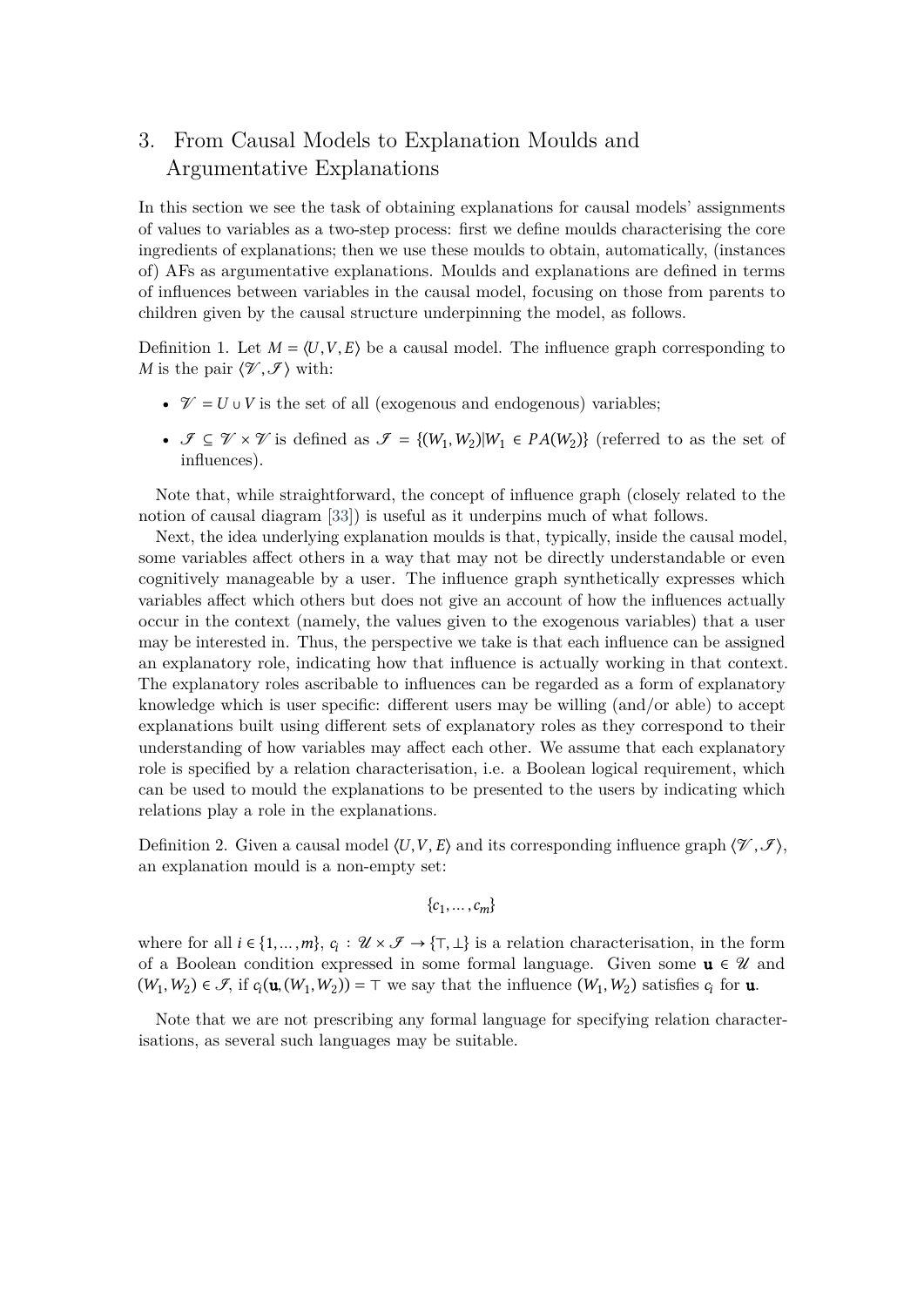Given an assignment **u** to the exogenous variables, based on an explanation mould, we can obtain an AF including, as (different) dialectical relations, the influences satisfying the (different) relation characterisations for the given u. Thus, the choice of relation characterisations is to a large extent dictated by the specific form of AF the intended users expect. Before defining argumentative explanations formally, we give an illustration.

Example 1 (Cont.). Let us imagine a situation where one would like to explain the behaviour of the causal model from Figure [1i](#page-2-1) and Table [1](#page-3-0) with a SAF (see [§2\)](#page-2-0). We thus require one single form of relation (i.e. support) to be extracted from the corresponding influence graph  $\langle U_1, U_2, V_1, V_2 \rangle, \{ (U_1, V_1), (U_2, V_1), (V_1, V_2) \} \rangle$ . In order to define the explanation mould for such a situation, we note that the behaviour defining this relation could be characterised as changing the state of rejected arguments that it supports to accepted when the supporting argument's state is accepted. In our simple causal model, accepted arguments may amount to variables assigned to value ⊤ and rejected arguments may amount to variables assigned to value ⊥. Thus, the intended behaviour can be captured by a relation characterisation  $c_s$  such that, given  $\mathbf{u} \in \mathcal{U}$  and  $(W_1, W_2) \in \mathcal{J}$ :

$$
c_s(\mathbf{u}, (W_1, W_2)) = \top \text{ iff}
$$
  
\n
$$
(f_{W_1}[\mathbf{u}] = \top \wedge f_{W_2}[\mathbf{u}] = \top \wedge f_{W_2}[\mathbf{u}, do(W_1 = \bot)] = \bot) \vee
$$
  
\n
$$
(f_{W_1}[\mathbf{u}] = \bot \wedge f_{W_2}[\mathbf{u}] = \bot \wedge f_{W_2}[\mathbf{u}, do(W_1 = \top)] = \top).
$$

, 200 million

Then, for the assignment to exogenous variables  $\mathbf{u} \in \mathcal{U}$  such that  $f_{U_1}[\mathbf{u}] = \top$  and  $f_{U_2}[\mathbf{u}] = \bot$ , we may obtain the SAF in Figure [1i](#page-2-1)i (visualised as a graph with nodes as arguments and edges indicating elements of the support relation). For illustration, consider  $(U_1, V_1) \in \mathcal{F}$ for this **u**. We can see from Table [1](#page-3-0) that  $f_{V_1}[\mathbf{u}] = \top$  and also that  $f_{V_1}[\mathbf{u}, d\mathbf{o}(U_1 = \bot)] = \bot$ and thus from the above it is clear that  $c_s(\mathbf{u}, (U_1, V_1)) = \top$  and thus the influence is of the type of support that  $c_s$  characterises. Meanwhile, consider  $(U_2, V_1) \in \mathcal{I}$  for the same **u**: the fact that  $f_{U_2}[\mathbf{u}] = \perp$  and  $f_{V_1}[\mathbf{u}] = \top$  means that  $c_s(\mathbf{u}, (U_2, V_1)) = \perp$  and thus the influence is not cast as a support. Indeed, if we consider the first and second rows of Table [1,](#page-3-0) we can see that  $U_2$  being true actually causes  $V_1$  to be false, thus it is no surprise that the influence is not cast as a support and plays no role in the resulting SAF. If we wanted for this influence to play a role, we could, for example, choose to incorporate an additional relation of attack into the explanation mould, to generate instead BAFs (see [§2\)](#page-2-0) as argumentative explanations. This example thus shows how explanation moulds must be designed to fit causal models depending on external explanatory requirements dictated by users. It should be noted also that some explanation moulds may be unsuitable to some causal models, e.g. the explanation mould with the earlier  $c_s$  would not be directly applicable to causal models with variables with non-binary or continuous domains.

In general, AFs serving as argumentative explanations can be generated as follows.

Definition 3. Given a causal model  $(U, V, E)$ , its corresponding influence graph  $(\mathcal{V}, \mathcal{I})$ , some  $\mathbf{u} \in \mathcal{U}$  and an explanation mould  $\{c_1, \ldots, c_m\}$ , an argumentative explanation is an AF  $\langle \mathcal{A}, \mathcal{R}_1, \dots \mathcal{R}_m \rangle$ , where

•  $\mathscr{A} \subseteq \mathscr{V}$ , and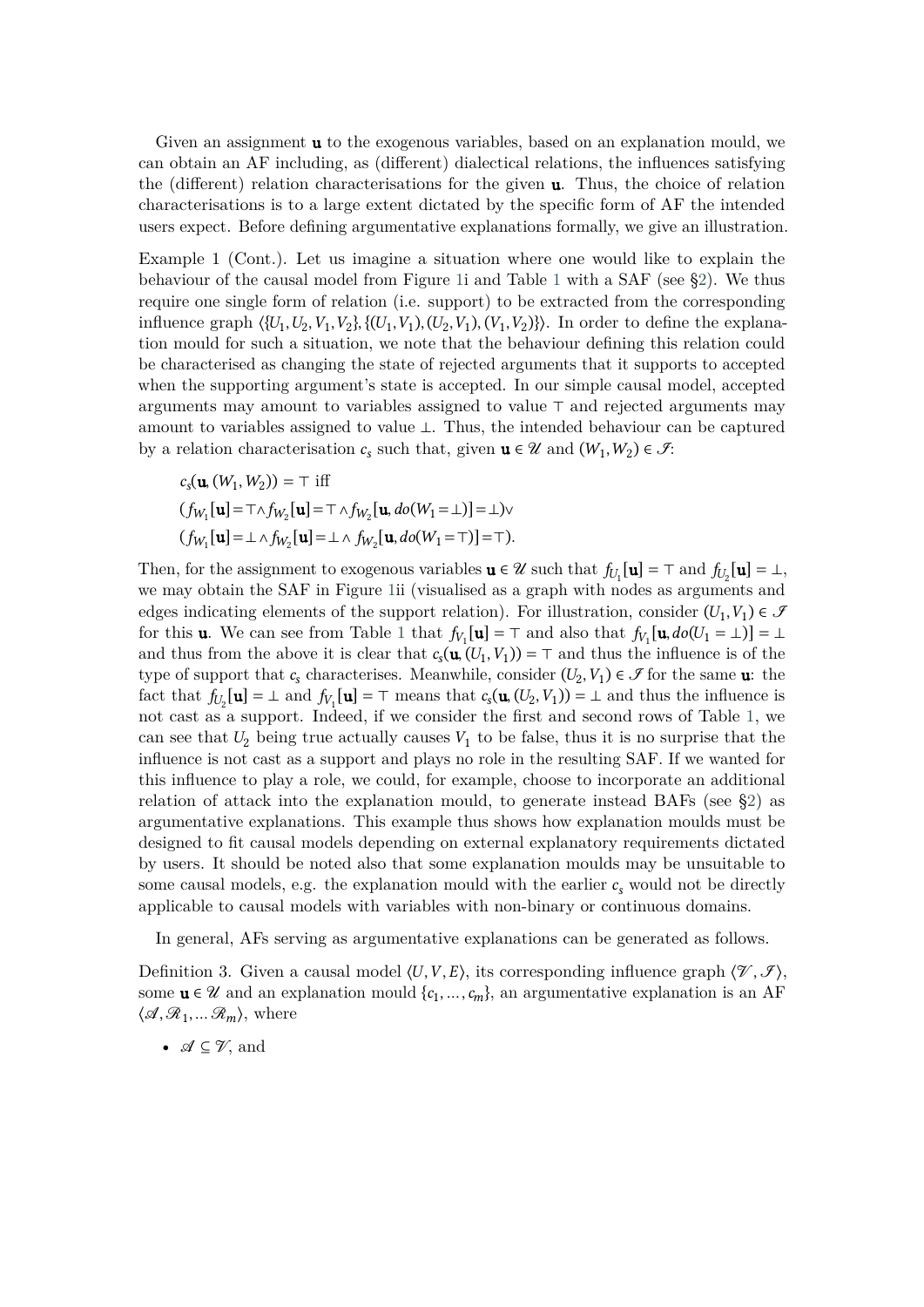•  $\mathcal{R}_1,\ldots,\mathcal{R}_m\subseteq\mathcal{I}\cap(\mathcal{A}\times\mathcal{A})$  such that, for any  $i=1\ldots m,$   $\mathcal{R}_i=\{(W_1,W_2)\in\mathcal{I}\cap(\mathcal{A}\times\mathcal{A})\}$  $\mathscr{A})|c_i(\mathbf{u}, (W_1, W_2)) = \top\}.$ 

Note that we have left open the choice of  $\mathscr A$  (as a generic, possibly non-strict subset of  $\mathcal{V}$ ). In practice,  $\mathcal{A}$  may be the full  $\mathcal{V}$ , but we envisage that users may prefer to restrict attention to some variables of interest (for example, excluding variables not "involved" in any influence satisfying the relation characterisations).

Example [1](#page-3-0) (Cont.). The behaviour of the causal model from Figure 1 and Table 1 for **u** such that  $f_{U_1}[\mathbf{u}] = \top$  and  $f_{U_2}[\mathbf{u}] = \top$ , using the explanation mould  $\{c_s\}$  given earlier, can be captured by either of the two SAFs (argumentative explanations) below, depending on the choice of  $\mathscr{A}$ :

- the SAF in Figure [1i](#page-2-1)i, where every variable is an argument;
- the SAF with the same support relation but  $U_2$  excluded from  $\mathscr{A}$ , as not "involved" and thus not contributing to the explanation.

Both SAFs explain that  $f_{V_1}[\mathbf{u}] = \top$  is supported by  $f_{U_1}[\mathbf{u}] = \top$ , in turn supporting  $f_{V_2}[\mathbf{u}] = \top$ . Namely, the causal model recommends that the group should enter the pizzeria because the pizzeria seems legitimately Italian, given that "margherita" is spelt correctly on the menu. Note that the pineapple not being on the pizza could also be seen as a support towards the pizzeria being legitimately Italian, the inclusion of which could be achieved with a slightly more complex explanation mould.

# <span id="page-6-0"></span>4. Inverting Properties of Argumentation Semantics: Reinforcement Explanations

The choice (number and form) of relation characterisations in explanation moulds is crucial for the generation of explanations concerning the value assignments to endogenous variables in the causal models. Even after having decided which argumentative relations to include in the AF/argumentative explanation, the definition of the relation characterisations is non-trivial, in general. In this section we demonstrate a novel concept for utilising properties of gradual semantics for AFs for the definition of relation characterisations and the consequent extraction of argumentative explanations.

The common usage of these properties in computational argumentation can be roughly equated to: if a semantics, given an AF, satisfies some desirable properties, then the semantics is itself desirable (for the intended context, where those properties matter). We propose a form of inversion of this notion for use in our XAI setting, namely: if some desirable properties are identified for the gradual semantics of (still unspecified) AFs, then these properties can guide the definition of the dialectical relations underpinning the AFs. For this inversion to work, we need to identify first and foremost a suitable notion of gradual semantics for the AFs we extract from causal models. Given that, with our AFs, we are trying to explain the results obtained from underlying causal models, we cannot impose just any gradual semantics from the literature, but need to make sure that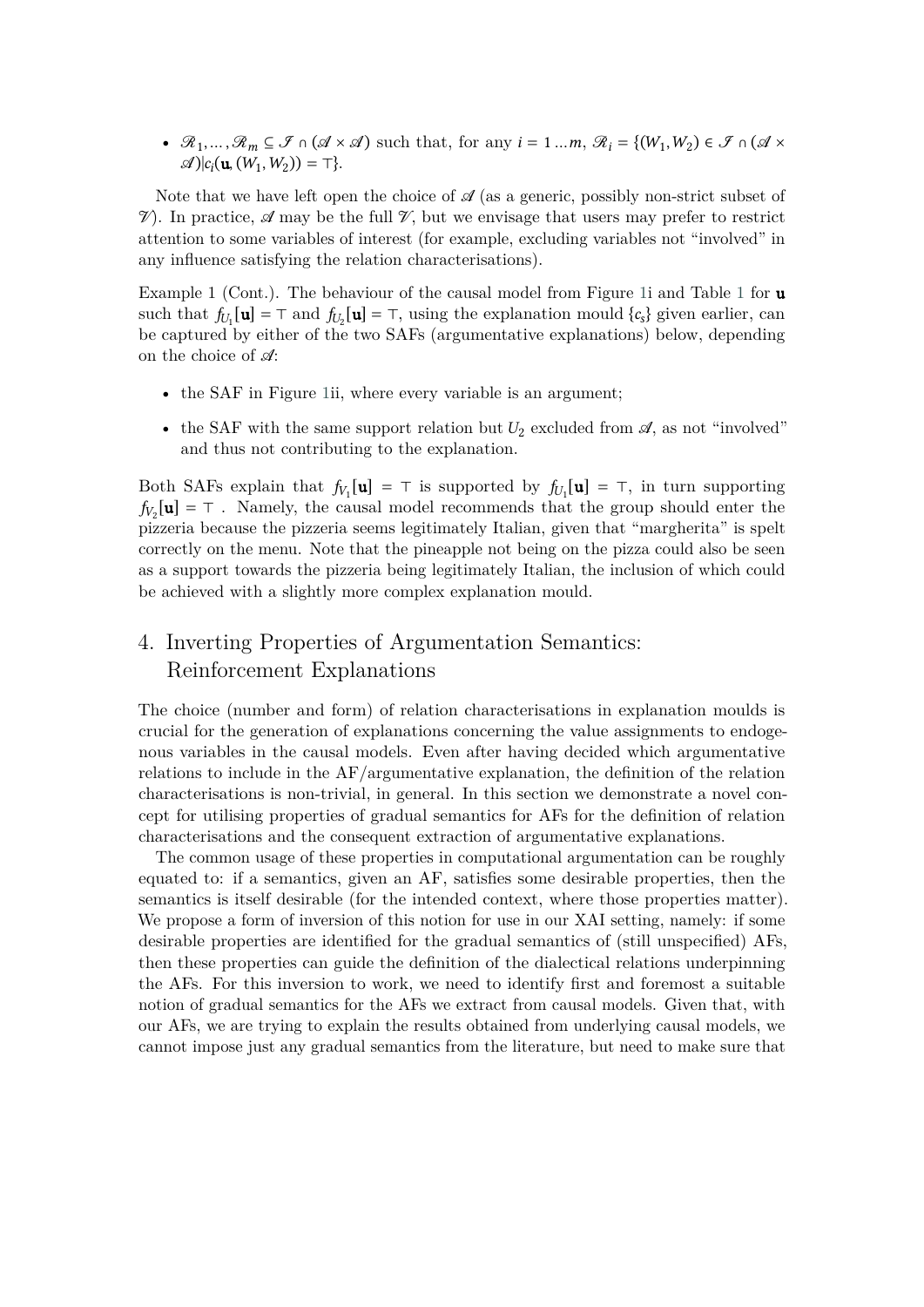we capture, with the chosen semantics, the behaviour of the causal model itself. This is similar, in spirit, to recent work to extract (weighted) BAFs from multi-layer perceptrons (MLPs) [\[34\]](#page-13-13), using the underlying computation of the MLPs as a gradual semantics, and to the proposals to explain recommender systems (RSs) via tripolar AFs [\[35\]](#page-13-14) or BAFs [\[20\]](#page-12-10), using the underlying predicted ratings by the RSs as a gradual semantics.

A natural semantic choice for causal models, since we are trying to explain why endogenous variables are assigned specific values in their domains given assignments to the exogenous variables, is to use the assignments themselves as a gradual semantics. Then, the idea of inverting properties of semantics to obtain dialectical relations in AFs can be recast to obtain relation characterisations in explanation moulds as follows: given an influence graph and a selected value assignment to exogenous variables, if an influence satisfies a given, desirable property, then the influence can be cast as part of a dialectical relation in the resulting AF.

Naturally, for this inversion to be useful, we need to identify useful properties from an explanatory viewpoint. We will illustrate this concept with the property of bivariate reinforcement for BAFs [\[26\]](#page-13-5), which we posit is generally intuitive in the realm of explanations. Bi-variate reinforcement is defined when the set of values  $V$  for evaluating arguments is equipped with a pre-order  $\lt$ . Intuitively, bi-variate reinforcement states that strengthening an attacker (a supporter) cannot strengthen (cannot weaken, respectively) an argument it attacks (supports, respectively), where strengthening an argument amounts to increasing its value from  $v_1 \in V$  to  $v_2 \in V$  such that  $v_2 > v_1$  (whereas weakening an argument amounts to decreasing its value from such  $v_2$  to  $v_1$ ). In our formulation of this property, we require that increasing the value of variables represented as attackers (supporters) can only decrease (increase, respectively) the values of variables they attack (support, respectively).

<span id="page-7-2"></span>Property 1. Given a causal model  $\langle U, V, E \rangle$  such that, for each  $W_i \in U \cup V$ , the domain  $\mathcal{D}(W_i)$ is equipped with a pre-order  $\langle \xi \rangle^2$  $\langle \xi \rangle^2$  and given its corresponding influence graph  $\langle \mathcal{V}, \mathcal{F} \rangle$ , and argumentative explanation  $\langle \mathcal{A}, \mathcal{R}_-, \mathcal{R}_+ \rangle$  for  $\mathbf{u} \in \mathcal{U}$  satisfies causal reinforcement iff for any  $(W_1, W_2) \in \mathcal{F}$  where  $w_1 = f_{W_1}[\mathbf{u}]$ , for any  $w_- \in \mathcal{D}(W_1)$  such that  $w_- < w_1$ , and for any  $w_+ \in \mathcal{D}(W_1)$  such that  $w_+ > w_1$ :

- if  $(W_1, W_2) \in \mathcal{R}_-$ , then  $f_{W_2}[\mathbf{u}, do(W_1 = w_+)] \le f_{W_2}[\mathbf{u}]$  and  $f_{W_2}[\mathbf{u}, do(W_1 = w_-)] \ge$  $f_{W_2}[\mathbf{u}];$
- if  $(W_1, W_2) \in \mathcal{R}_+$ , then  $f_{W_2}[\mathbf{u}, do(W_1 = w_+)] \ge f_{W_2}[\mathbf{u}]$  and  $f_{W_2}[\mathbf{u}, do(W_1 = w_-)] \le$  $f_{W_2}[\mathbf{u}].$

We can then invert this property to obtain an explanation mould. In doing so, we introduce slightly stricter conditions to ensure that influencing variables that have no effect on influenced variables do not constitute both an attack and a support, a phenomenon which we believe would be counter-intuitive from an explanation viewpoint.

<span id="page-7-1"></span><span id="page-7-0"></span><sup>&</sup>lt;sup>1</sup>Here, we ignore the intrinsic basic strength of arguments used in the formal definition in [\[26\]](#page-13-5). <sup>2</sup>With an abuse of notation we use the same symbol for all pre-orders.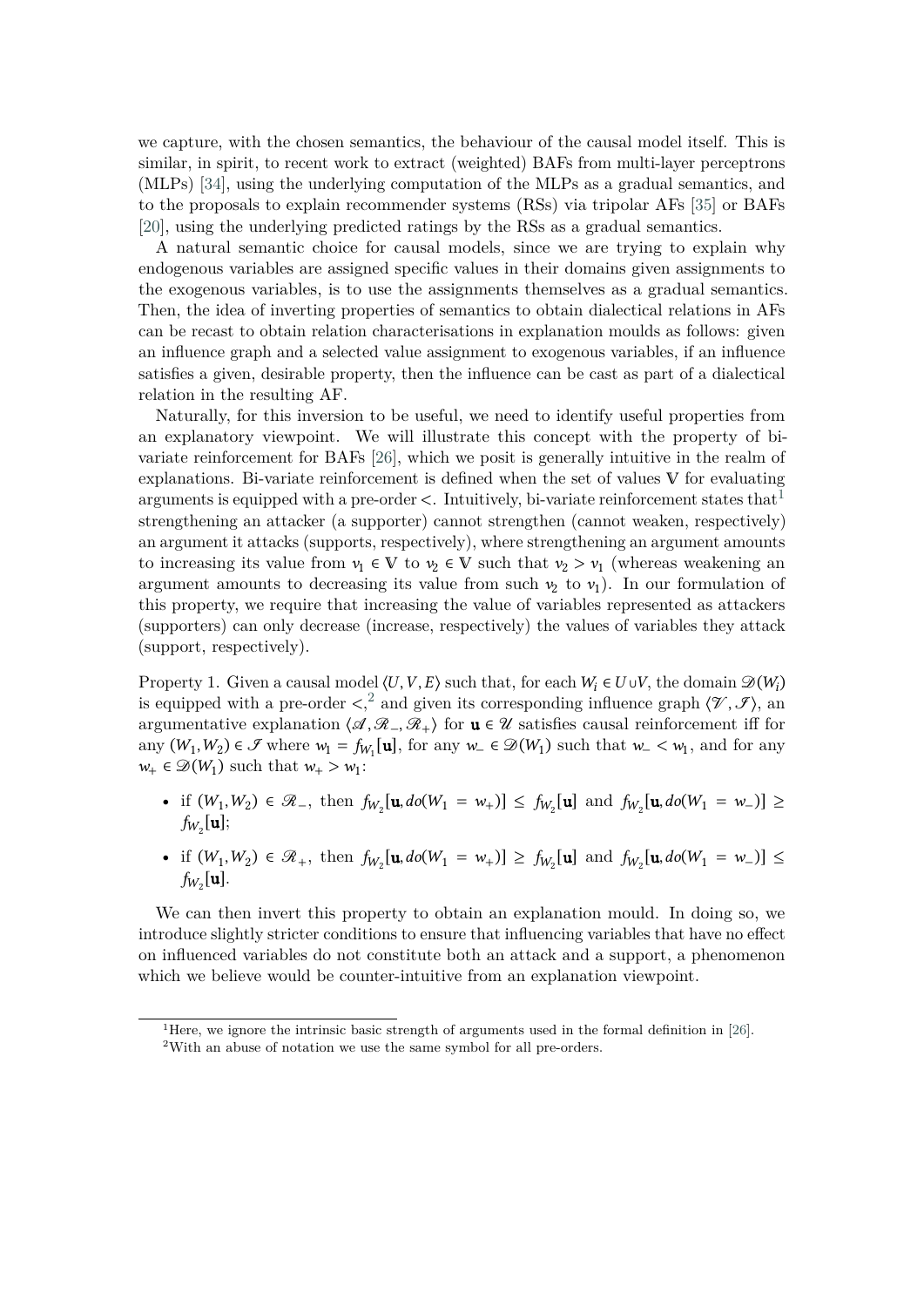<span id="page-8-1"></span>Definition 4. Given a causal model  $\langle U, V, E \rangle$  such that, for each  $W_i \in U \cup V$ , the domain  $\mathscr{D}(W_i)$  is equipped with a pre-order  $\lt$ , and given its corresponding influence graph  $(\mathscr{V}, \mathscr{F})$ , a reinforcement explanation mould is an explanation mould  ${c_-, c_+}$  such that, given some  $\mathbf{u} \in \mathcal{U}$  and  $(W_1, W_2) \in \mathcal{I}$ , letting  $w_1 = f_{W_1}[\mathbf{u}]$ :

- $c_{-}(\mathbf{u}, (W_1, W_2)) = \top$  iff:
	- 1.  $\forall w_+ \in \mathcal{D}(W_1)$  such that  $w_+ > w_1$ , it holds that  $f_{W_2}[\mathbf{u}, do(W_1 = w_+) \leq f_{W_2}[\mathbf{u}]$ ;
	- 2.  $\forall w_{-} \in \mathcal{D}(W_1)$  such that  $w_{-} < w_1$ , it holds that  $f_{W_2}[\mathbf{u}, do(W_1 = w_{-})] \ge f_{W_2}[\mathbf{u}]$ ;
	- 3.  $\exists_{\geq 1} w_+ \in \mathcal{D}(W_1)$  or  $\exists_{\geq 1} w_- \in \mathcal{D}(W_1)$  satisfying strictly the inequality conditions in points 1 and 2 above.
- $c_+(\mathbf{u}, (W_1, W_2)) = \top \text{ iff:}$ 
	- 1.  $\forall w_+ \in \mathcal{D}(W_1)$  such that  $w_+ > w_1$ , it holds that  $f_{W_2}[\mathbf{u}, do(W_1 = w_+) ] \ge f_{W_2}[\mathbf{u}]$ ;
	- 2.  $\forall w_{-} \in \mathcal{D}(W_1)$  such that  $w_{-} < w_1$ , it holds that  $f_{W_2}[\mathbf{u}, do(W_1 = w_{-})] \le f_{W_2}[\mathbf{u}]$ ;
	- 3.  $\exists_{\geq 1} w_+ \in \mathcal{D}(W_1)$  or  $\exists_{\geq 1} w_- \in \mathcal{D}(W_1)$  satisfying strictly the inequality conditions in points 1 and 2 above.

We call any argumentative explanation resulting from the explanation mould  ${c_-, c_+}$  a reinforcement explanation (RX).

Note that, as for generic argumentative explanations, we do not commit in general to any choice of  $\mathscr A$  in RXs.

Proposition 1. Any RX satisfies causal reinforcement.

Proof. Follows directly from the definition of Property [1](#page-7-2) and Definition [4.](#page-8-1)  $\Box$ 

The satisfaction of the property of causal reinforcement indicates how RXs could be used counterfactually, given that the results of changes to the variables' values on influenced variables are guaranteed. For example, if a user is looking to increase an influenced variable's value, supporters (attackers) indicate variables whose values should be increased (decreased, respectively). In the following sections, we will explore the potential of this capability when causal models provide abstractions of classifiers whose output needs explaining.

# <span id="page-8-0"></span>5. Reinforcement Explanations for Classification

In this section, we instantiate causal models for two different AI models commonly used for classification in the literature and preliminarily discuss a potential use of RXs in this context.

The two classification models that we use to instantiate causal models are Bayesian network classifiers (BCs) and classifiers built from feed-forward neural networks (NNs). Given some assignments to input variables I (from the variables' domains), these classifiers can be seen as determining the most likely value for classification variables, which, in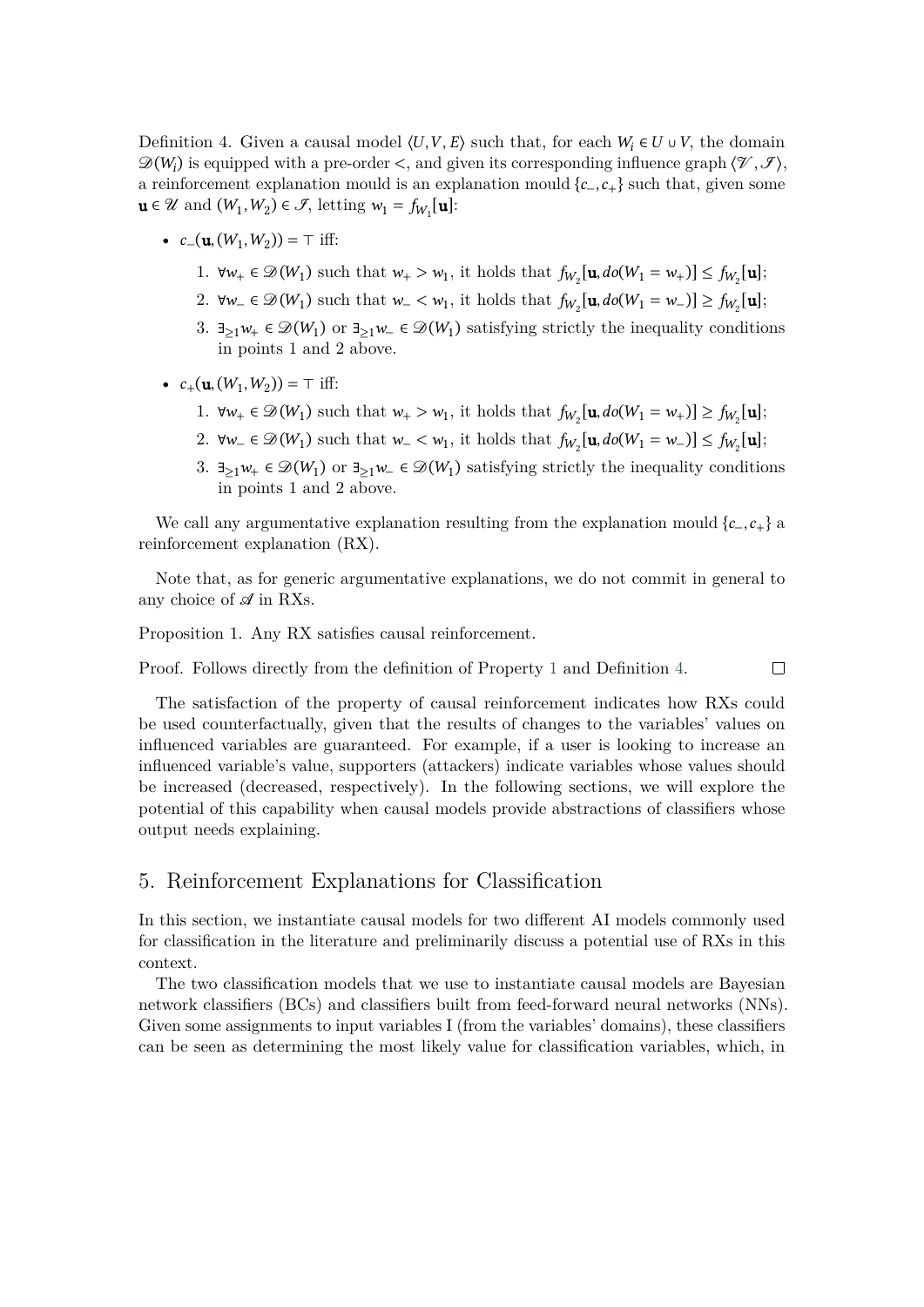<span id="page-9-0"></span>
$$
\mathbf{x} \longrightarrow \begin{bmatrix} \text{Classifier} \\ \text{Classifier} \end{bmatrix} \longrightarrow \begin{bmatrix} P(C_1 = c_1^1) \\ \dots \\ P(C_k = c_k^1) \end{bmatrix} \longrightarrow \begin{bmatrix} C_1 = c_1 \\ \dots \\ C_k = c_k \end{bmatrix}
$$

Figure 2: A schematic view of classification by BCs and NNs. We assume  $C = \{C_1, \ldots, C_k\}$ , for  $k \geq 1$ , with each  $C_i$  a binary classification variable, with values  $c_i^1$  and  $c_i^0$ , such that  $P(C_i = c_i^0) =$  $1 - P(C_i = c_i^1)$ ;  $c_i$  is the value for  $C_i$  whose probability P exceeds the threshold  $(\theta)$ . Assuming that the threshold is suitably chosen so that  $c_i$  is uniquely defined for each  $C_i$ , the classifier can be equated to the function  $M$  such that  $M(\mathbf{x}) = (c_1 \dots, c_k)$ .

this paper, we assume to be binary, in a given set C. Thus, the classification task may be seen as a mapping  $M(x)$  returning, for assignment x to input variables, either 1 or 0 (for the classification variables in C) depending on whether the probability exceeds a given threshold  $\theta$ . We summarise the classification process in Figure [2.](#page-9-0) Note that the choice of threshold is crucial to guarantee that a single value  $c_i$  is determined by  $\mathcal M$  for each classification variable  $C_i$ : if  $\theta$  is too high, then no value may be computed, whereas if  $\theta$  is too low, the probability of both values may exceed it. Note also that, in the case of NNs, the probabilities may result from using, e.g., a softmax activation for the output layer. Furthermore, note that for the purposes of this paper, the underpinning details of these classifiers and how they can be obtained are irrelevant and will be ignored. In other words, we treat the classifier as a black-box, as standard in much of the XAI literature, and explain its outputs in terms of its inputs.

We represent the classification task by a (naive) BC or by a NN with the following causal model:

Definition 5. A causal model for a naive BC or classifier built from a NN is a causal model  $\langle U_C, V_C, E_C \rangle$ , where:

- $U_C$  consists of the input variables I of the classifier, with their respective domains;
- $V_C = C$  such that, for each  $C_i \in C$ ,  $\mathcal{D}(C_i) = \{c_i^1, c_i^0\};$
- $E_C$  corresponds to the computation of the probability values  $P(C_i = c_i^1)$ ) by the classifier (see Figure [2\)](#page-9-0).

 $\mathcal{I}_C = U_C \times V_C$  represents the influences in the causal model for the classifier; these are such that the exogenous variables  $U_C$  are densely connected to the endogenous variables  $V_C$ .

In line with our assumptions for RXs, we assume that the variables' domains are equipped with a pre-order.

On this basis, we envisage the following use of RXs as actionable explanations in contexts where the user has a classification goal to reach and has control on (some of) the input variables.

Given a situation with an undesired classification outcome (e.g. a rejected loan application) and an explanation indicating the relevant attackers and supporters, if a user would like to decrease the probability of the current classification, s/he would look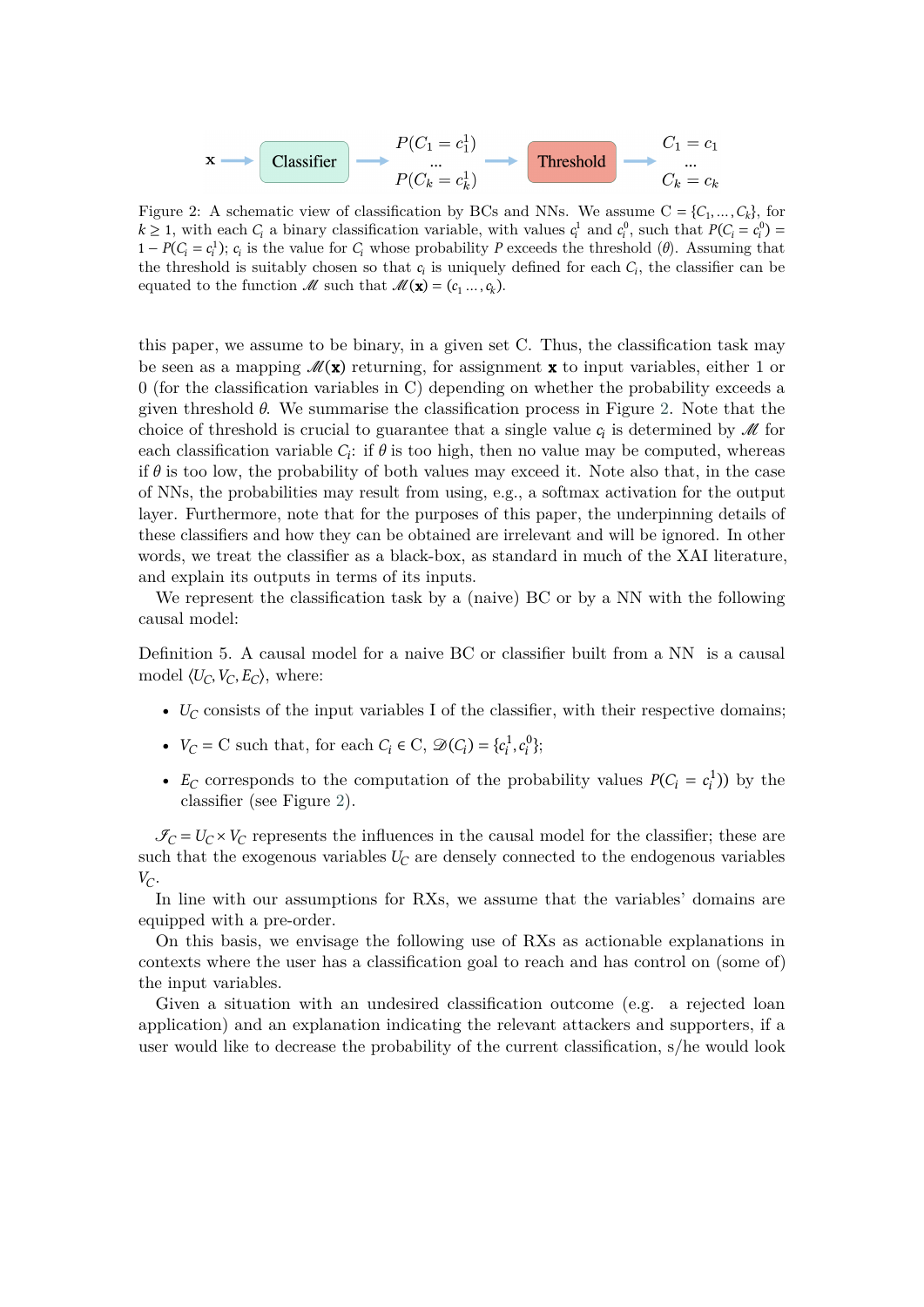to increase (decrease) the value of the corresponding variable's attackers (supporters, respectively), in line with Property [1.](#page-7-2)

A broader investigation of the possible uses of RXs is left to future work.

## <span id="page-10-0"></span>6. Related Work

The role of causality within explanations for AI models has received increasing attention of late. [\[2\]](#page-12-11) define a framework for determining the causal effects between features and predictions using a variational autoencoder. The detection of causal relations and explanations between arguments within text has also proven effective within NLP [\[36\]](#page-13-15). [\[3\]](#page-12-12) give causal explanations for NNs in that they train a separate NN by masking features to determine causal relations (in the original NN) from the features to the classifications. Generative causal explanations of black box classifiers [\[37\]](#page-13-16) are built by learning the latent factors involved in a classification, which are then included in a causal model. [\[38\]](#page-13-17) take a different approach, proposing a general framework for constructing structural causal models with deep learning components, allowing tractable counterfactual inference. Other approaches towards explaining NNs, e.g., [\[39,](#page-13-18) [40\]](#page-13-19), take into account causal relations when calculating features' attribution values for explanation. Meanwhile, [\[4\]](#page-12-13) introduce causal explanations for reinforcement learning models based on [\[5\]](#page-12-14).

Computational argumentation has been widely used in the literature as a mechanism for explaining AI models, from data-driven explanations of classifiers' outputs [\[41\]](#page-13-20), powered by AA-CBR [\[42\]](#page-13-21), to the explanation of the PageRank algorithm [\[43\]](#page-13-22) via bipolar AFs [\[17\]](#page-12-6). The outputs of Bayesian networks have been explained by SAFs [\[16\]](#page-12-5), while decisionmaking [\[44\]](#page-14-0) and scheduling [\[45\]](#page-14-1) have also been targeted. Property-driven explanations based on bipolar [\[20\]](#page-12-10) and tripolar [\[35\]](#page-13-14) AFs have been extracted for recommendations, where the properties driving the extraction are defined in the orthodox manner (with respect to the resulting frameworks), rather than inversions thereof, as we propose. Other forms of argumentation have also proven effective in providing explanations for recommender systems [\[14\]](#page-12-3), decision making [\[46\]](#page-14-2) and planning [\[47\]](#page-14-3).

Various works have explored the links between causality and argumentation. [\[48\]](#page-14-4) shows that a propositional argumentation system in a full classical language is equivalent to a causal reasoning system, while [\[49\]](#page-14-5) develops a formal theory combining "causal stories" and evidential arguments. Somewhat similarly to us, [\[50\]](#page-14-6) present a method for extracting argumentative explanations for the outputs of causal models. However, their method requires more information than the causal model alone, namely, ontological links, and the argumentation supplements the rule-based explanations, rather than being the main constituent, as is the case in our approach.

## <span id="page-10-1"></span>7. Conclusions

We have introduced a novel approach for extracting AFs from causal models in order to explain the latter's outputs. We have shown how explanation moulds can be defined for particular explanatory requirements in order to generate argumentative explanations.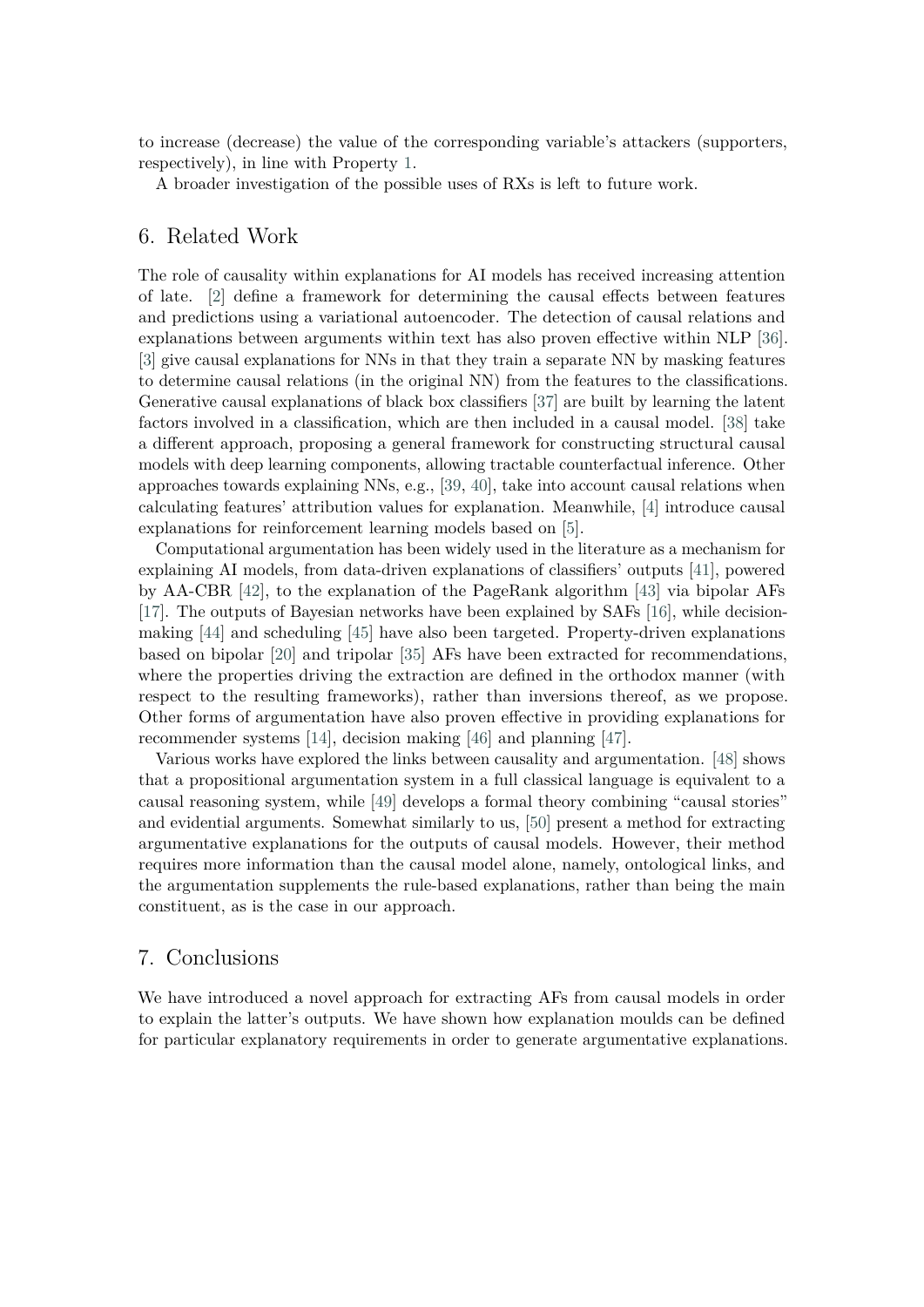We focused, in particular, on inverting the existing property of argumentation semantics of bi-variate reinforcement to create an explanation mould, before demonstrating how the resulting reinforcement explanations (RXs) can be used to explain causal models representing different machine-learning-based classifiers.

One of the most promising aspects of this preliminary work is the vast array of directions for future investigation it suggests. First, an experimental validation of the proposed ideas and a comparison with other explanation approaches on a sufficiently large variety of case studies is needed.

Clearly, the wide-ranging applicability of causal models broadens the scope of explanation moulds and argumentative explanations well beyond machine learning models, and we plan to undertake an investigation into other contexts in which they may be useful, for example for decision support in healthcare.

We also plan to study inversions of different properties of argumentation semantics and different forms of AFs to understand their potential, e.g. counting for AAFs [\[51\]](#page-14-7). Within the context of explaining machine learning models, we plan to assess RXs' suitability for different data structures and different classifiers, considering in particular deeper explanations, e.g. including influences amongst input variables and/or intermediate, in addition to input and output, variables, in the spirit of [\[52,](#page-14-8) [25\]](#page-13-4). This may be aided by the deployment of methods for the extraction of more sophisticated causal models from classifiers, e.g., [\[53\]](#page-14-9) for NNs.

Finally, while we posit that, when properly defined, the meaning and explanatory role of the dialectical relations can be rather intuitive at a general level, providing effective explanations to users through AFs will require the investigation of proper presentation and visualization methods, possibly tailored to users' competences and goals and to different application domains.

#### Acknowledgments

Toni was partially funded by the European Research Council (ERC) under the European Union's Horizon 2020 research and innovation programme (grant agreement No. 101020934). Further, Russo was supported by UK Research and Innovation [grant number EP/S023356/1], in the UKRI Centre for Doctoral Training in Safe and Trusted Artificial Intelligence (www.safeandtrustedai.org). Finally, Rago and Toni were partially funded by J.P. Morgan and by the Royal Academy of Engineering under the Research Chairs and Senior Research Fellowships scheme. Any views or opinions expressed herein are solely those of the authors listed, and may differ, in particular, from the views and opinions expressed by J.P. Morgan or its affiliates. This material is not a product of the Research Department of J.P. Morgan Securities LLC. This material should not be construed as an individual recommendation for any particular client and is not intended as a recommendation of particular securities, financial instruments or strategies for a particular client. This material does not constitute a solicitation or offer in any jurisdiction.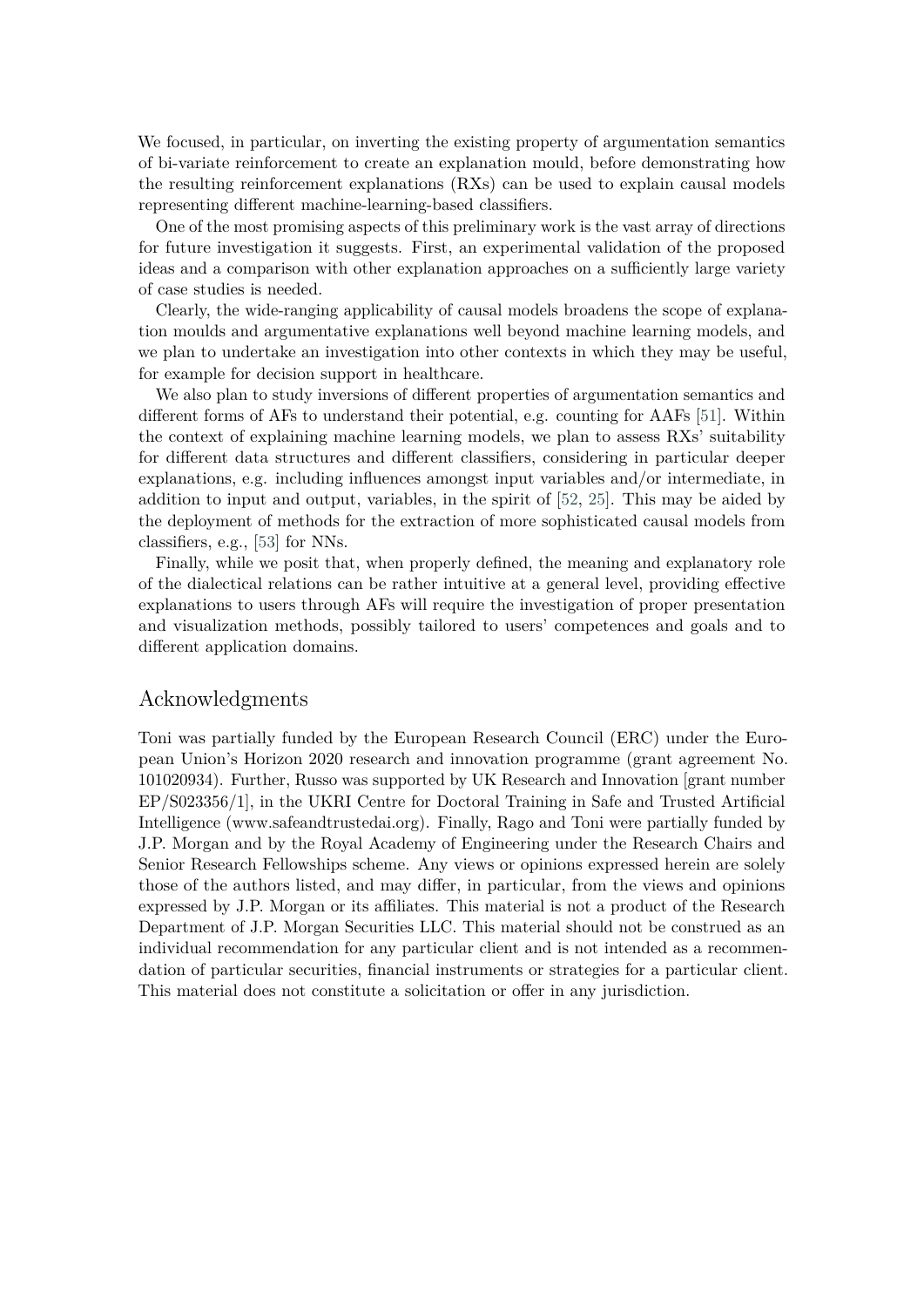## References

- [1] R. Guidotti, A. Monreale, S. Ruggieri, F. Turini, F. Giannotti, D. Pedreschi, A survey of methods for explaining black box models, ACM Computing Surveys 51 (2019) 93:1–93:42.
- <span id="page-12-11"></span>[2] D. Alvarez-Melis, T. S. Jaakkola, A causal framework for explaining the predictions of black-box sequence-to-sequence models, in: Proc. EMNLP, 2017, pp. 412–421.
- <span id="page-12-12"></span>[3] P. Schwab, W. Karlen, CXPlain: Causal explanations for model interpretation under uncertainty, in: Proc. NeurIPS, 2019, pp. 10220–10230.
- <span id="page-12-13"></span>[4] P. Madumal, T. Miller, L. Sonenberg, F. Vetere, Explainable reinforcement learning through a causal lens, in: Proc. AAAI, 2020, pp. 2493–2500.
- <span id="page-12-14"></span>[5] J. Y. Halpern, J. Pearl, Causes and explanations: A structural-model approach: Part 1: Causes, in: UAI, 2001, pp. 194–202.
- [6] J. Woodward, Explanation, invariance, and intervention, Philosophy of Science 64 (1997) S26–S41.
- [7] M. M. A. de Graaf, B. F. Malle, How people explain action (and autonomous intelligent systems should too), in: Proc. AAAI Fall Symposia, 2017, pp. 19–26.
- <span id="page-12-8"></span>[8] T. Miller, Explanation in artificial intelligence: Insights from the social sciences, Artificial Intelligence 267 (2019) 1–38.
- [9] M. T. Ribeiro, S. Singh, C. Guestrin, "why should I trust you?": Explaining the predictions of any classifier, in: Proc. ACM SIGKDD, 2016, pp. 1135–1144.
- [10] S. M. Lundberg, S. Lee, A unified approach to interpreting model predictions, in: Proc. NeurIPS, 2017, pp. 4765–4774.
- <span id="page-12-0"></span>[11] A. Ignatiev, Towards trustable explainable AI, in: Proc. IJCAI, 2020, pp. 5154–5158.
- <span id="page-12-1"></span>[12] K. Atkinson, P. Baroni, M. Giacomin, A. Hunter, H. Prakken, C. Reed, G. R. Simari, M. Thimm, S. Villata, Towards artificial argumentation, AI Magazine 38 (2017) 25–36.
- <span id="page-12-2"></span>[13] P. Baroni, D. Gabbay, M. Giacomin, L. van der Torre (Eds.), Handbook of Formal Argumentation, College Publications, 2018.
- <span id="page-12-3"></span>[14] J. C. Teze, L. Godo, G. R. Simari, An argumentative recommendation approach based on contextual aspects, in: Proc. SUM, 2018, pp. 405–412.
- <span id="page-12-4"></span>[15] A. Dejl, P. He, P. Mangal, H. Mohsin, B. Surdu, E. Voinea, E. Albini, P. Lertvittayakumjorn, A. Rago, F. Toni, Argflow: A toolkit for deep argumentative explanations for neural networks, in: Proc. AAMAS, 2021.
- <span id="page-12-5"></span>[16] S. T. Timmer, J. C. Meyer, H. Prakken, S. Renooij, B. Verheij, Explaining Bayesian networks using argumentation, in: Proc. ECSQARU, 2015, pp. 83–92.
- <span id="page-12-6"></span>[17] E. Albini, P. Baroni, A. Rago, F. Toni, PageRank as an argumentation semantics, in: Proc. COMMA, 2020, pp. 55–66.
- <span id="page-12-7"></span>[18] C. Antaki, I. Leudar, Explaining in conversation: Towards an argument model, Europ. J. of Social Psychology 22 (1992) 181–194.
- <span id="page-12-9"></span>[19] P. Madumal, T. Miller, L. Sonenberg, F. Vetere, A grounded interaction protocol for explainable artificial intelligence, in: Proc. AAMAS, 2019, pp. 1033–1041.
- <span id="page-12-10"></span>[20] A. Rago, O. Cocarascu, C. Bechlivanidis, F. Toni, Argumentation as a framework for interactive explanations for recommendations, in: Proc. KR, 2020, pp. 805–815.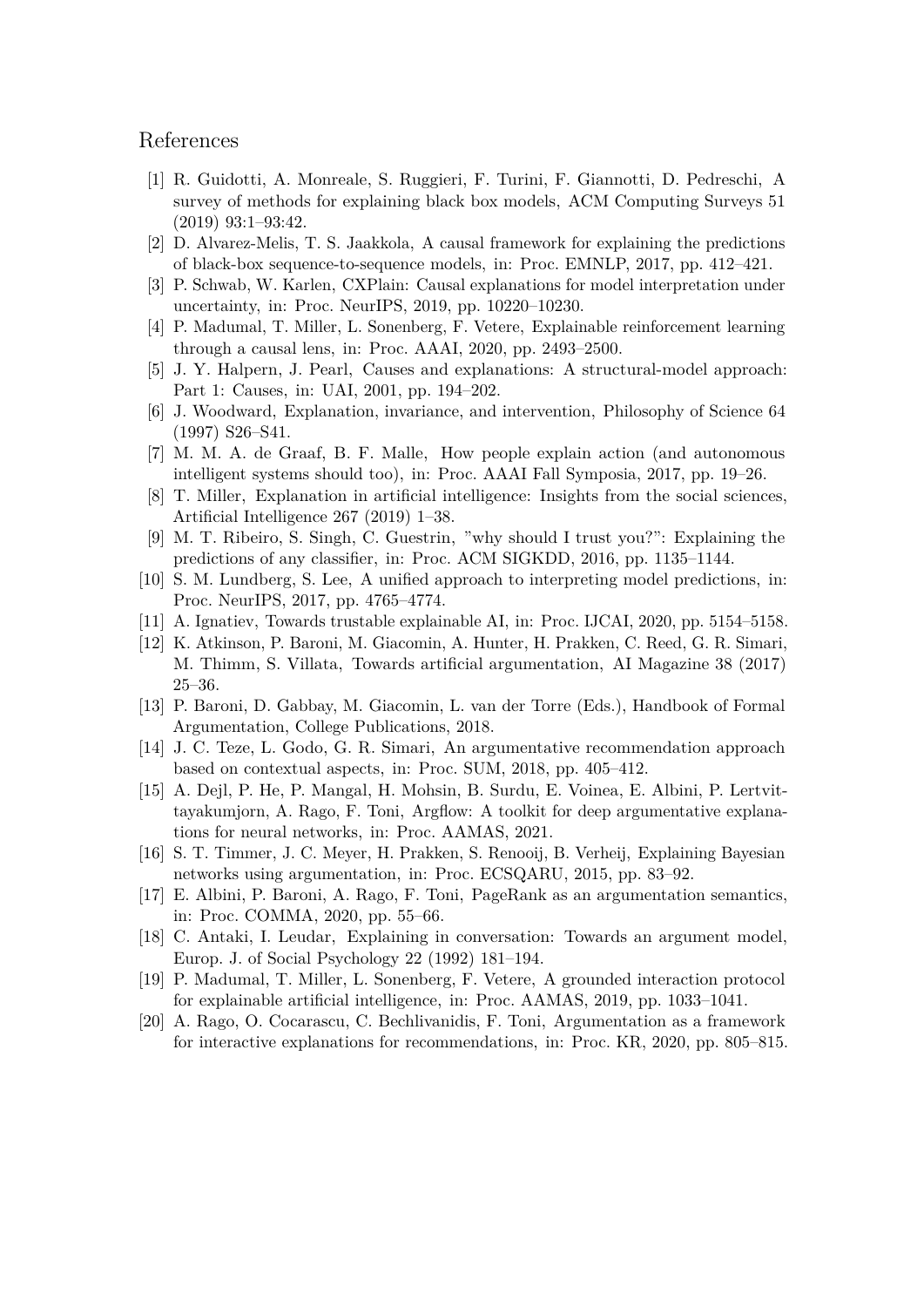- <span id="page-13-0"></span>[21] K. Cyras, A. Rago, E. Albini, P. Baroni, F. Toni, Argumentative XAI: A survey, in: Proc. IJCAI, 2021, pp. 4392–4399.
- <span id="page-13-1"></span>[22] A. Vassiliades, N. Bassiliades, T. Patkos, Argumentation and Explainable Artificial Intelligence: A Survey, Knowledge Eng. Rev. 36 (2021).
- <span id="page-13-2"></span>[23] D. M. Gabbay, Logical foundations for bipolar and tripolar argumentation networks: preliminary results, J. Log. Comput. 26 (2016) 247–292.
- <span id="page-13-3"></span>[24] P. Baroni, G. Comini, A. Rago, F. Toni, Abstract games of argumentation strategy and game-theoretical argument strength, in: Proc. PRIMA, 2017, pp. 403–419.
- <span id="page-13-4"></span>[25] E. Albini, A. Rago, P. Baroni, F. Toni, Relation-based counterfactual explanations for bayesian network classifiers, in: Proc. IJCAI, 2020, pp. 451–457.
- <span id="page-13-5"></span>[26] L. Amgoud, J. Ben-Naim, Weighted bipolar argumentation graphs: Axioms and semantics, in: Proc. IJCAI, 2018, pp. 5194–5198.
- <span id="page-13-6"></span>[27] C. Cayrol, M.-C. Lagasquie-Schiex, On the acceptability of arguments in bipolar argumentation frameworks, in: Proc. ECSQARU, 2005, pp. 378–389.
- <span id="page-13-7"></span>[28] J. Pearl, Reasoning with cause and effect, in: Proc. IJCAI, 1999, pp. 1437–1449.
- <span id="page-13-8"></span>[29] J. Pearl, The do-calculus revisited, in: Proc. UAI, 2012, pp. 3–11.
- <span id="page-13-9"></span>[30] P. M. Dung, On the Acceptability of Arguments and its Fundamental Role in Nonmonotonic Reasoning, Logic Programming and n-Person Games, Artificial Intelligence 77 (1995) 321–358.
- <span id="page-13-10"></span>[31] L. Amgoud, J. Ben-Naim, Evaluation of arguments from support relations: Axioms and semantics, in: Proc. IJCAI, 2016, pp. 900–906.
- <span id="page-13-11"></span>[32] P. Baroni, A. Rago, F. Toni, How many properties do we need for gradual argumentation?, in: Proc. AAAI, 2018, pp. 1736–1743.
- <span id="page-13-12"></span>[33] J. Pearl, Causal diagrams for empirical research, Biometrika 82 (1995) 669–710.
- <span id="page-13-13"></span>[34] N. Potyka, Interpreting neural networks as quantitative argumentation frameworks, in: Proc. AAAI, 2021, pp. 6463–6470.
- <span id="page-13-14"></span>[35] A. Rago, O. Cocarascu, F. Toni, Argumentation-based recommendations: Fantastic explanations and how to find them, ????
- <span id="page-13-15"></span>[36] Y. Son, N. Bayas, H. A. Schwartz, Causal explanation analysis on social media, in: Proc. EMNLP, 2018, pp. 3350–3359.
- <span id="page-13-16"></span>[37] M. R. O'Shaughnessy, G. Canal, M. Connor, C. Rozell, M. A. Davenport, Generative causal explanations of black-box classifiers, in: Proc. NeurIPS, 2020.
- <span id="page-13-17"></span>[38] N. Pawlowski, D. C. de Castro, B. Glocker, Deep structural causal models for tractable counterfactual inference, in: Proc. NeurIPS, 2020.
- <span id="page-13-18"></span>[39] A. Chattopadhyay, P. Manupriya, A. Sarkar, V. N. Balasubramanian, Neural network attributions: A causal perspective, in: Proc. ICML, 2019, pp. 981–990.
- <span id="page-13-19"></span>[40] T. Heskes, E. Sijben, I. G. Bucur, T. Claassen, Causal Shapley values: Exploiting causal knowledge to explain individual predictions of complex models, in: Proc. NeurIPS, 2020.
- <span id="page-13-20"></span>[41] O. Cocarascu, A. Stylianou, K. Cyras, F. Toni, Data-empowered argumentation for dialectically explainable predictions, in: Proc. ECAI, 2020, pp. 2449–2456.
- <span id="page-13-21"></span>[42] K. Cyras, K. Satoh, F. Toni, Abstract argumentation for case-based reasoning, in: Proc. KR, 2016, pp. 549–552.
- <span id="page-13-22"></span>[43] L. Page, S. Brin, R. Motwani, T. Winograd, The PageRank Citation Ranking: